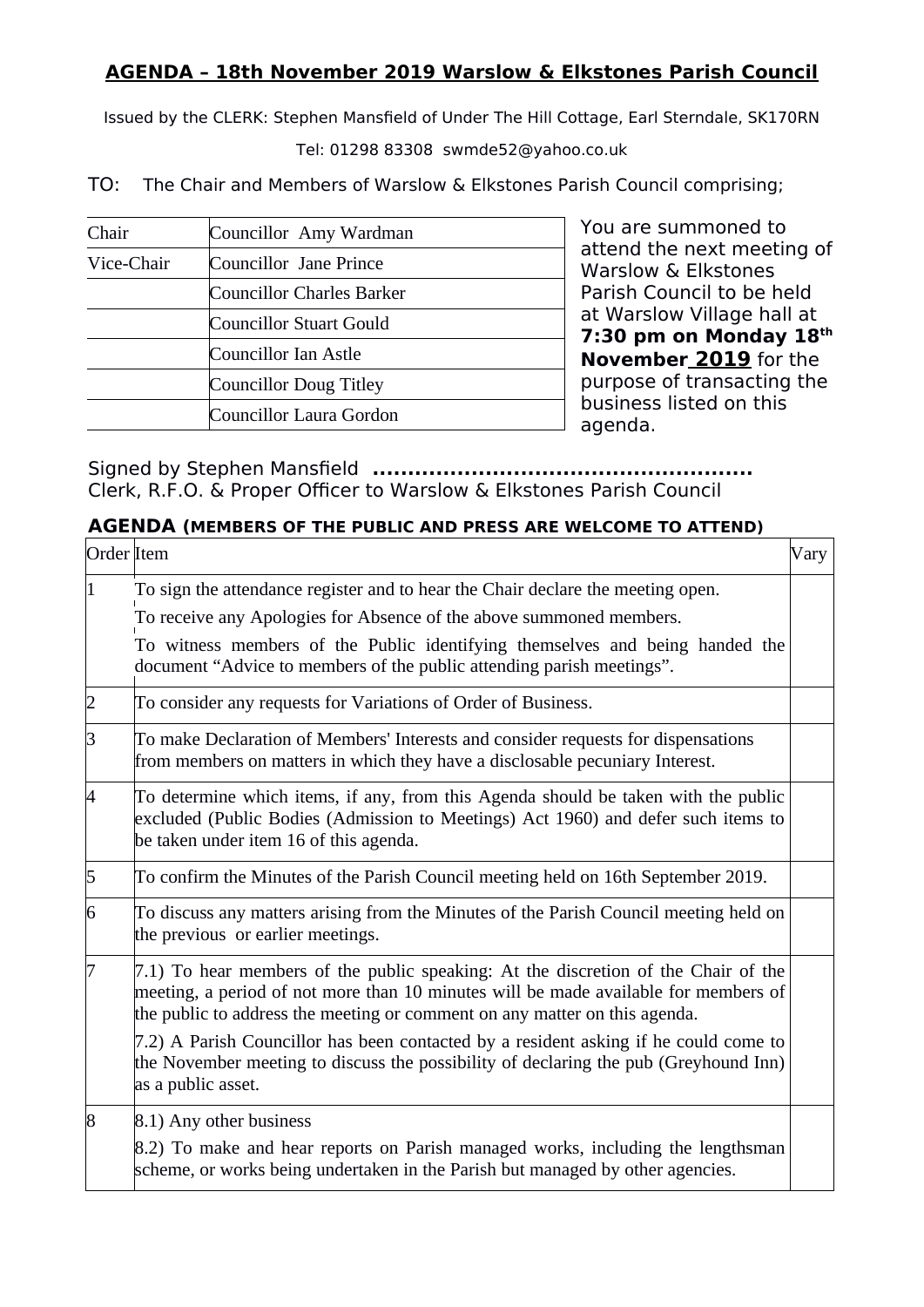## **AGENDA – 18th November 2019 Warslow & Elkstones Parish Council**

|              | 8.2.1) Lengthsman report and work to be assigned in both Warslow and Elkstones                                                                                                                                                                                                                          |  |
|--------------|---------------------------------------------------------------------------------------------------------------------------------------------------------------------------------------------------------------------------------------------------------------------------------------------------------|--|
| $\vert 9$    | 9.1) To hear responses to previously made Highway defect reports.                                                                                                                                                                                                                                       |  |
|              | 9.2) To instruct the Clerk to make reports on Highway defects to SCC.                                                                                                                                                                                                                                   |  |
| $ 10\rangle$ | $ 10.1\rangle$ To Conduct a periodic review of Council policies, etc:                                                                                                                                                                                                                                   |  |
| 11           | Planning                                                                                                                                                                                                                                                                                                |  |
|              | $ 11.1\rangle$ To review the Clerk's responses to previously considered applications.                                                                                                                                                                                                                   |  |
|              | 11.2) To consider new applications and frame responses;                                                                                                                                                                                                                                                 |  |
|              | NP/SM/1019/1158 Bagshaw Cottage Elkstones Proposed garage/workshop and<br>ancillary accommodation including closure of an existing access to Bagshaw Cottage<br>and providing a new access + bridge over Warslow Brooke tributary. 06 Nov 2019                                                          |  |
|              | NP/DIS/1019/1126 Bagshaw Cottage Elkstones Longnor Discharge of Condition 5 on<br>NP/SM/0716/0699. 17 Oct 2019                                                                                                                                                                                          |  |
|              | NP/SM/1019/1116 Manifold View Back Lane Warslow Proposed extensions to<br>dwelling 14 Oct 2019                                                                                                                                                                                                          |  |
|              | 11.3) To hear notifications of Planning Decisions - None received.                                                                                                                                                                                                                                      |  |
|              | 11.4) To review communications received from Staffordshire Bridleways Group.                                                                                                                                                                                                                            |  |
| 12           | To hear the Chairman's announcements                                                                                                                                                                                                                                                                    |  |
| 13           | To hear updates from the Clerk and question the Clerk on any matter.                                                                                                                                                                                                                                    |  |
|              | 13.1) The Clerk would like to ask the Chair and Cllr. Laura Gordon for an overview of<br>the constitution of the Village Hall Committee and the details of ownership of the<br>Village Hall building and contents. This to avoid future accounts misunderstandings.                                     |  |
|              | 13.2) Insurance – upgrade Parish Council Insurance to include insuring Village Hall.<br>13.3) The VAT claim for £1445.64, made on 18th July 2019, has been completed on<br>$4th$ October 2019 with no problems or questions by the VAT office dealing with the<br>VAT126 refunds in Shipley, Yorkshire. |  |
| $ 14\rangle$ | Finance                                                                                                                                                                                                                                                                                                 |  |
|              | 14.1) To note current bank balances and transactions dated $31st$ October 2019;                                                                                                                                                                                                                         |  |
|              | Business Reserve account £6144.13 Current Account £0.00                                                                                                                                                                                                                                                 |  |
|              | To reconcile balances and transactions with the Parish Accounts Records.                                                                                                                                                                                                                                |  |
|              | 14.2) To authorise payment of the following liabilities of the Parish Council.                                                                                                                                                                                                                          |  |
|              |                                                                                                                                                                                                                                                                                                         |  |

| Chq<br>No | Payee                        | Item                                         | Amount  |
|-----------|------------------------------|----------------------------------------------|---------|
| 000       | <b>HMRC</b>                  | PAYE.                                        | £??.??  |
|           | S W Mansfield                | Clerk salary/expenses Oct/Nov 2019           | £??.??  |
|           | <b>Primary Care Supplies</b> | Defibrillator adult pads (or wait till 2020) | £82.14  |
|           | R. Miller                    | Warslow Lengthsman work                      | £??.??  |
|           |                              | <b>TOTAL</b>                                 | £???.?? |